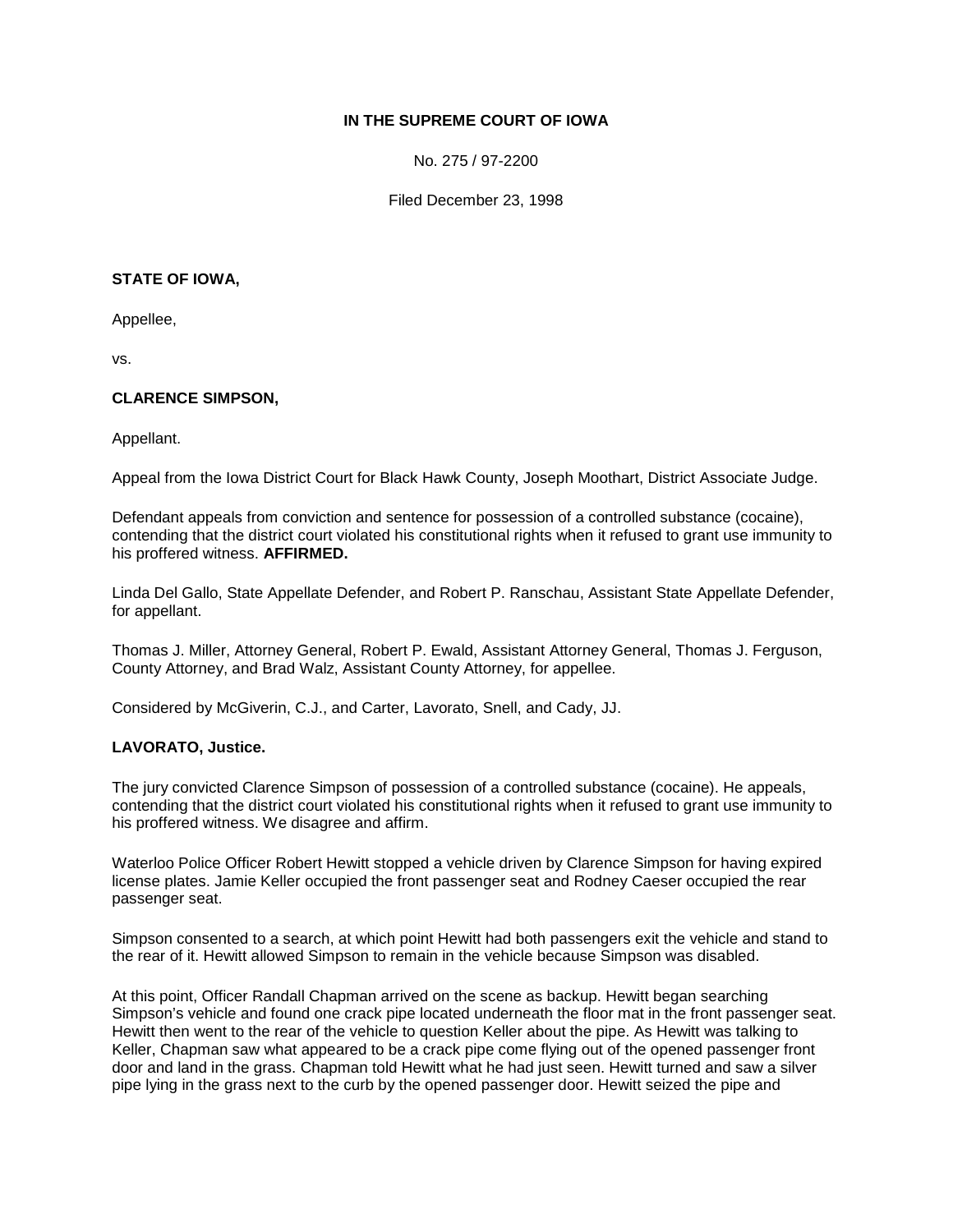thereafter arrested Simpson. After searching both passengers and finding nothing on them, the police let them leave.

Both pipes had burnt residue of crack cocaine. The police later searched Simpson's vehicle and found eight to ten twist ends of baggies, scattered on the front and rear floors and on the seats. They also found several push rods. The twist ends and push rods are associated with the use of crack cocaine.

The State charged Simpson with possession of a controlled substance in violation of Iowa Code section 124.401(5) (1997). During opening statements, the defense counsel told the jury that Caeser would testify that he was the one who had thrown the crack pipe out of Simpson's vehicle.

Simpson called Caeser to testify. After talking to an attorney appointed for him, Caeser exercised his right against self-incrimination and refused to testify. Simpson then asked the court to grant Caeser use immunity. The State resisted, stating that it was neither going to grant use immunity nor would it ask the court to do so. The court denied Simpson's counsel's request.

The defense counsel then stated for the record that Caeser would testify that he threw the crack pipe out of Simpson's vehicle before he was asked to get out. Simpson later denied any knowledge of the pipes and of the other incriminating evidence found in his vehicle. He also denied throwing one of the pipes out of his vehicle.

The sole issue on appeal is whether the district court violated Simpson's Sixth and Fourteenth Amendment rights when it denied his request for a grant of use immunity to Caeser. Because Simpson raises constitutional issues, our review is de novo. *State v. Fox*, 491 N.W.2d 527, 530 (Iowa 1992). In our review, we independently evaluate the totality of the circumstances as evidenced by the whole record. *Id.*

### **I. Applicable Law.**

**A. The right to present a defense.** The Sixth Amendment to the Federal Constitution provides in relevant part that "[i]n all criminal prosecutions, the accused shall enjoy the right . . . to have compulsory process for obtaining witnesses in his favor." U.S. Const. amend. VI. The right to present a defense stems from this Sixth Amendment right to compulsory process. *Washington v. Texas*, 388 U.S. 14, 18-19, 87 S. Ct. 1920, 1922-23, 18 L. Ed. 2d 1019, 1023 (1967); *Fox*, 491 N.W.2d at 530-31.

The right to present a defense is essential to a fair trial. For that reason, it is an incorporated right in the Due Process Clause of the Fourteenth Amendment:

> The right to offer the testimony of witnesses, and to compel their attendance, if necessary, is in plain terms the right to present a defense, the right to present the defendant's version of the facts as well as the prosecution's to the jury so it may decide where the truth lies. Just as an accused has the right to confront the prosecution's witnesses for the purpose of challenging their testimony, he has the right to present his own witnesses to establish a defense. This right is a fundamental element of due process of law.

*Washington*, 388 U.S. at 19, 87 S. Ct. at 1923, 18 L. Ed. 2d at 1023; *Fox*, 491 N.W.2d at 531.

Because the right to present a defense is incorporated in the Due Process Clause, the right is binding on the states. *Washington*, 388 U.S. at 19, 87 S. Ct. at 1923, 18 L. Ed. 2d at 1023; *accord Fox*, 491 N.W.2d at 531; *see* U.S. Const. amend. XIV ("[N]or shall any State deprive any person of life, liberty, or property, without due process of law."). Since *Washington*, the Supreme Court has ignored mentioning the Sixth Amendment genesis of the right to present a defense and has simply relied on the Due Process Clause alone when deciding issues in this area. *See, e.g., Webb v. Texas,* 409 U.S. 95, 98, 93 S. Ct. 351, 353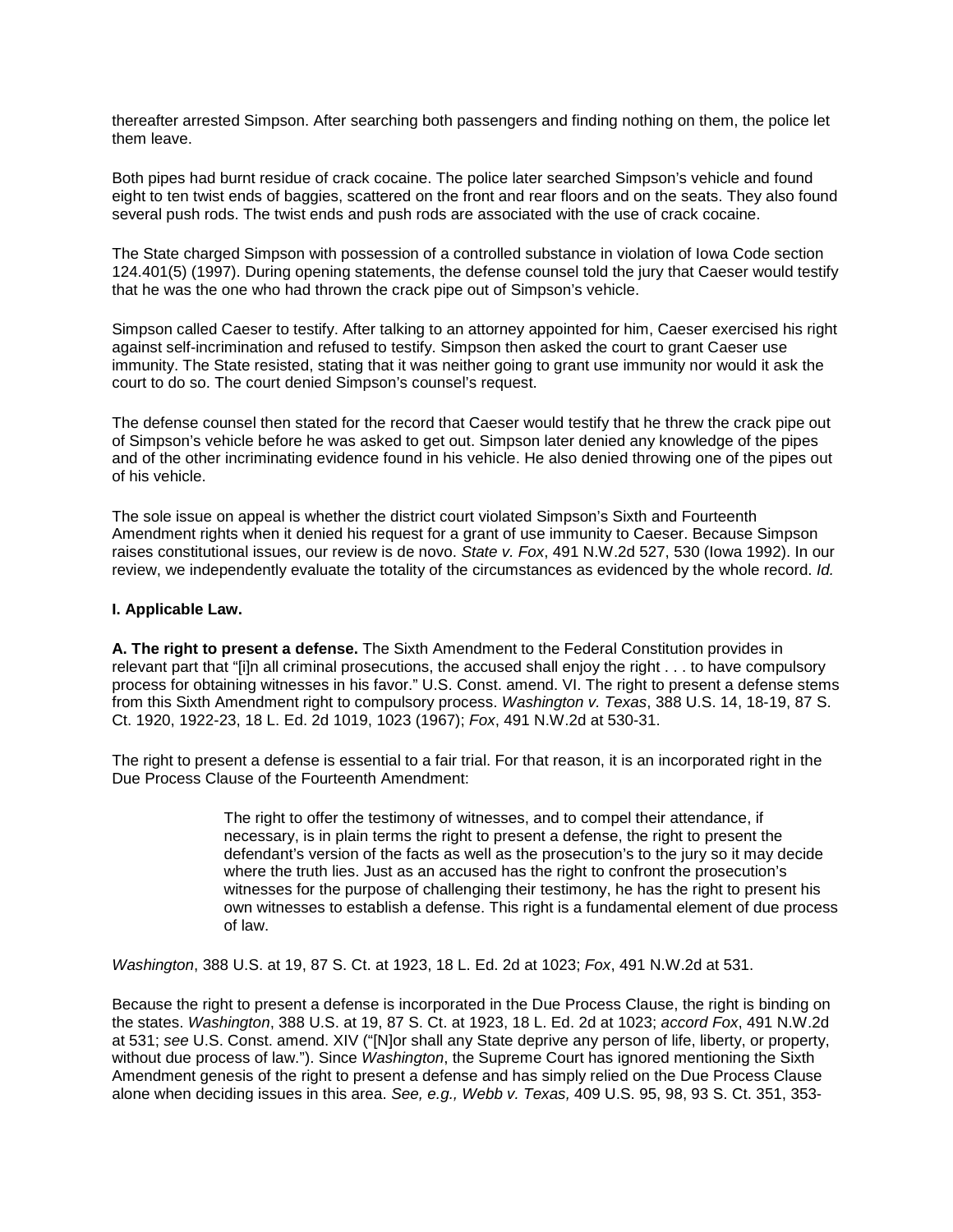54, 34 L. Ed. 2d 330, 333 (1972) (per curiam) (holding that judge's threatening remarks, directed only at the single witness of the defense, effectively drove that witness off the stand, and thus deprived the petitioner of due process of law under the Fourteenth Amendment).

### **B. Use immunity for exculpatory testimony.** Use immunity

refers to an order of court that compels a witness to give self-incriminating testimony while at the same time prohibiting the use of such testimony in a subsequent prosecution of the witness. Use immunity protects a witness only against the actual use of the compelled testimony and evidence derived directly or indirectly from such testimony. In contrast, transactional immunity protects the witness against all later prosecutions related to matters about which the witness testifies.

### *Fox*, 491 N.W.2d at 533.

We have recognized that the district court has no statutory authority to grant use immunity. *Id.* Thus, if the district court has authority to grant use immunity, such authority must arise from the court's inherent powers. *Id.* The county attorney, on the other hand, has discretion to seek court authority granting immunity to a witness. *See* Iowa R. Crim. P. 19(3); *Fox*, 491 N.W.2d at 533. We have interpreted rule 19(3) as providing both use and transactional immunity. *Allen v. Iowa Dist. Ct.*, 582 N.W.2d 506, 509-10 (Iowa 1998) (per curiam).

There is some authority that the Sixth Amendment right to present a defense requires that the court grant use immunity to defense witnesses who refuse to testify on the basis of their Fifth Amendment right not to incriminate themselves. *See United States v. Angiulo*, 897 F.2d 1169, 1190 (1st Cir. 1990); *see also*  Note, *The Sixth Amendment Right to Have Use Immunity Granted to Defense Witnesses*, 91 Harv. L. Rev. 1266 (1978). *Angiulo* mentions two emerging theories requiring such immunity: the effective defense theory and the prosecutorial misconduct theory.

**1. The effective defense theory.** This theory, accepted in only a small minority of cases, "holds that a court has the inherent power to immunize witnesses whose testimony is essential to an effective defense." *Angiulo*, 897 F.2d at 1190. The Third Circuit has embraced this theory. *See Government of the Virgin Islands v. Smith*, 615 F.2d 964, 964 (3rd Cir. 1980). *Smith* recognized that use "immunity may be required for a defense witness if realistic meaning is to be given to a defendant's due process rights to have exculpatory evidence presented to the jury." *Id.* at 970.

Giving due regard "to the unique and affirmative nature of the immunity remedy and fundamental considerations of separation of powers," *Smith* insisted that "grants of [use] immunity to defense witnesses must be bounded by special safeguards and must be made subject to special conditions." *Id.* at 972. Those special safeguards and conditions included the following: " the defense witness must be available to testify; the proffered testimony must be clearly exculpatory; the testimony must be essential; and there must be no strong governmental interests which countervail against a grant of immunity." *Id.* 

### *Smith* emphasized that

the defendant must make a convincing showing sufficient to satisfy the court that the testimony which will be forthcoming is both clearly exculpatory and essential to the defendant's case. Immunity will be denied if the proffered testimony is found to be ambiguous, not clearly exculpatory, cumulative or if it is found to relate only to the credibility of the government's witnesses.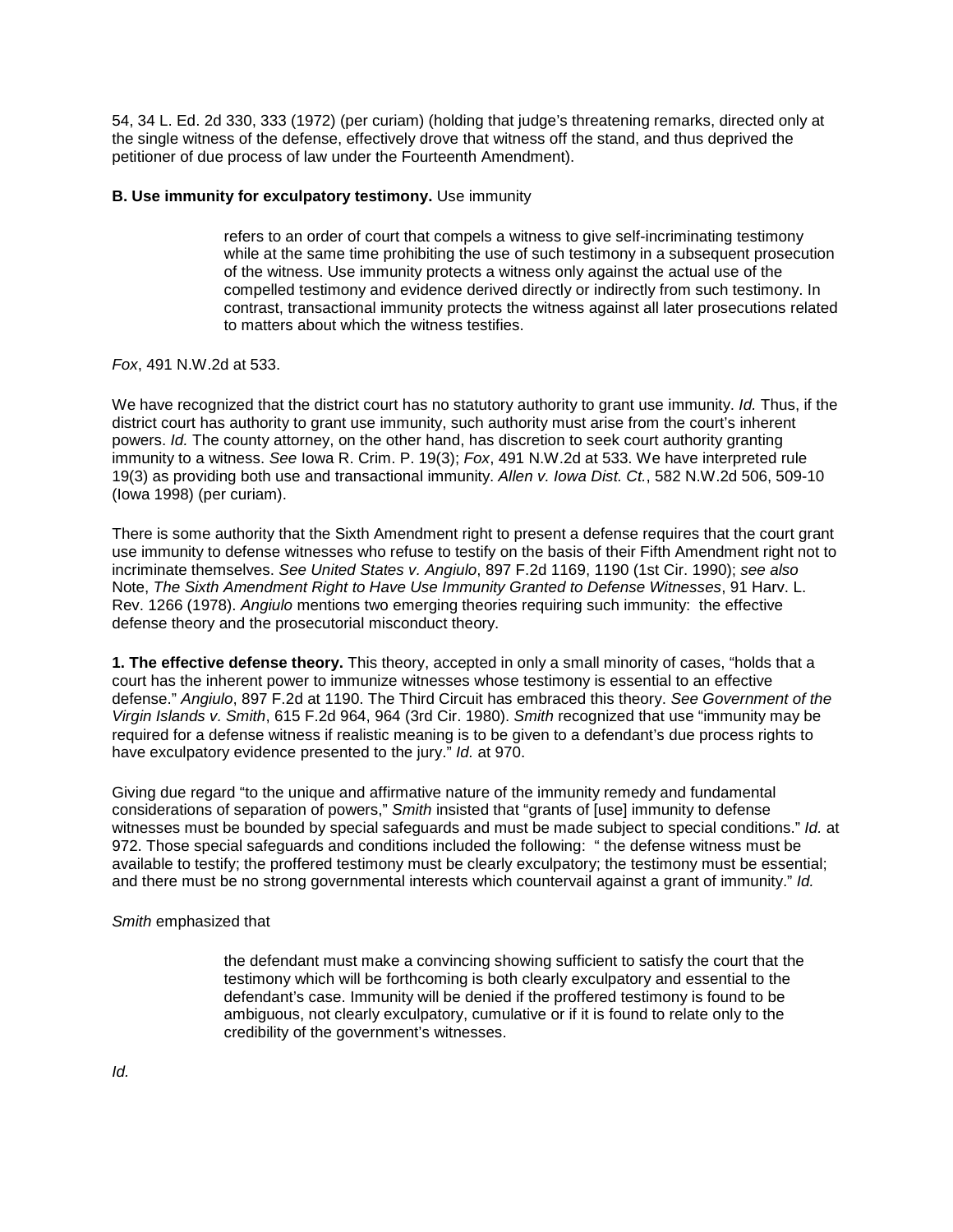If the defendant convinces the court that the testimony is both clearly exculpatory and essential, "the focus then shifts to consideration of the state's countervailing interests, if any," which dictate against the grant of use immunity. *Id.* at 972-73. The burden to show these strong countervailing interests is on the State. *Id.* at 973.

Those interests include the fact that the State may have a legitimate interest in prosecuting the very witness whom the defendant seeks to immunize and in the manner of prosecution. *Id.* at 973. If the State's interest in prosecuting the witness can be accommodated even with the grant of use immunity, then there are no strong governmental interests which countervail against a grant of use immunity. *Id. Smith* described several ways this could occur:

> [T]he government may have already assembled all the evidence necessary to prosecute the witness independent of the witness' testimony. Or the government may be able to "sterilize" the testimony of the immunized witness and so isolate it from any future testimony of the witness that it would not trench upon any of the witness' constitutional rights if he were subsequently to be prosecuted. Finally, the government may seek a postponement of the defendant's trial so that it may complete its investigation of the defense witness who is the subject of an immunity application.

*Id.* at 973 (citation omitted).

In *Fox*, we touched on the issue of granting use immunity for essential exculpatory testimony, but decided we did not have to reach the issue. *Fox*, 491 N.W.2d at 533. We gave the following policy reasons frequently cited for rejecting the theory:

> First, in granting use immunity to defense witnesses, the judicial branch risks encroaching on policy assessments traditionally made by the executive branch.

Second, defense use immunity significantly impairs the State's ability to prosecute immunized witnesses and increases the State's burden of proof. In such trials, the State must overcome the additional requirement that its evidence is "untainted" by the immunized testimony.

Last, the potential for abuse by codefendants, coconspirators, friends, and employees in defense use immunity is substantial. As one court noted, granting use immunity to defense witnesses "could create opportunities for undermining the administration of justice by inviting cooperative perjury among law violators."

*Fox*, 491 N.W.2d at 533 (citations omitted).

**2. Prosecutorial misconduct theory.** In contrast to the almost universal rejection of the effective defense theory, courts have held that the Due Process Clause does put some constraints on the State in its decision to grant or deny use immunity. Prosecutors violate a defendant's due process rights when they intentionally try to distort the fact-finding process. In these circumstances, a court may "order the prosecutor to grant [use] immunity or face a judgment of acquittal." *Angiulo*, 897 F.2d at 1191-92.

A prosecutor can intentionally distort the fact-finding process in two ways. First, prosecutors could intimidate or harass potential defense witnesses to discourage them from testifying. Such intimidation or harassment could come in the form of threats of prosecution for perjury. *Id.* If the threats cause the witness to invoke the Fifth Amendment and withhold testimony that would otherwise be available to the defendant, the court may order the prosecutor to grant the witness use immunity or face a judgment of acquittal. *Id.*